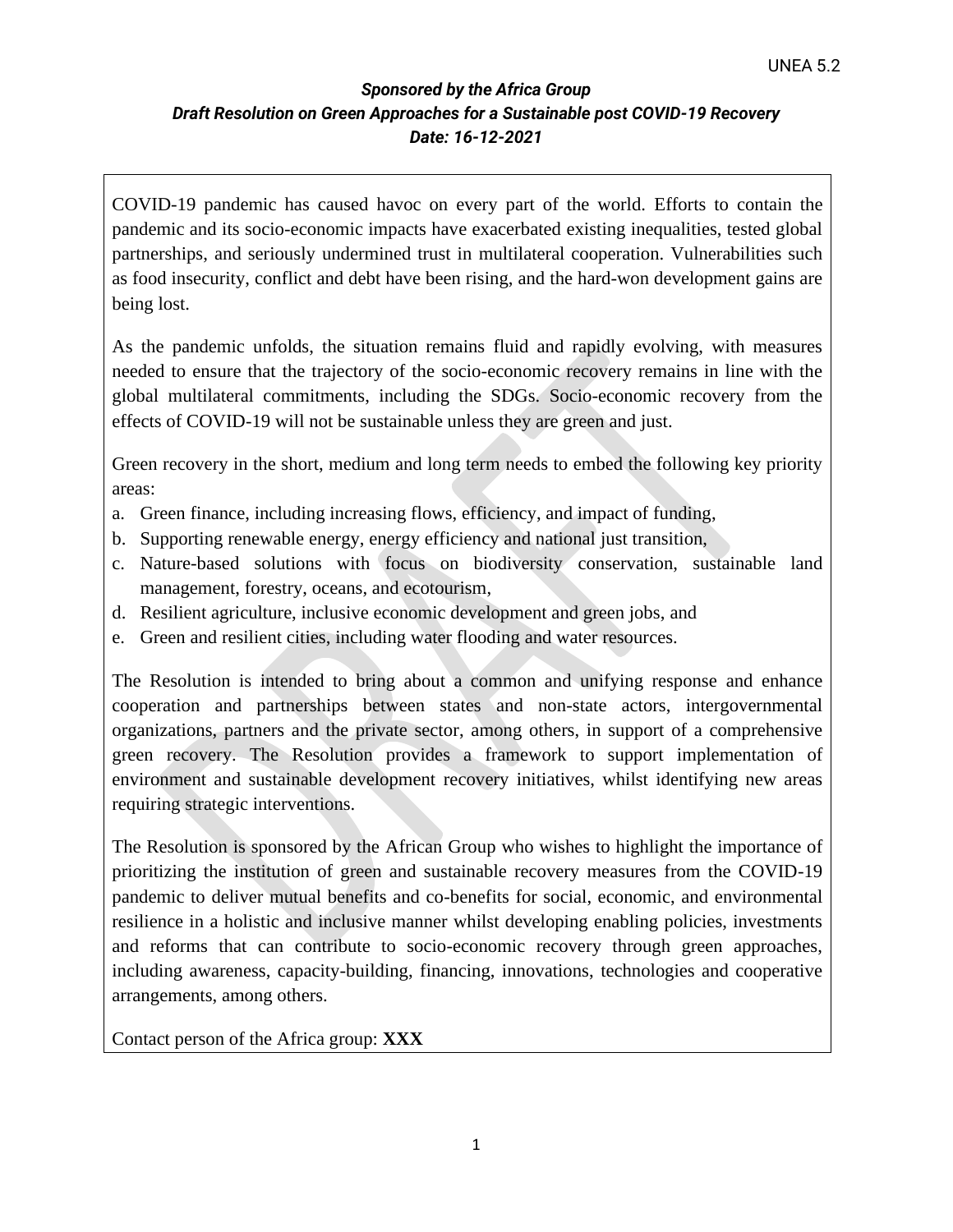#### *The United Nations Environment Assembly,*

- PP 1. *Noting with concern* that covid-19 pandemic has slowed down the progress in achieving the 2030 Agenda, Sustainable Development Goals and other global sustainable development commitments,
- PP 2. *Acknowledging* that COVID-19 pandemic represents an economic shock with global concern that has adversely affected all economies, particularly those of the developing countries and countries with economies in transition, due to, among others, existing vulnerabilities and as a result, food insecurity, conflict, increasing debt and loss of the hard-won development gains remains elusive,
- PP 3. *Reiterating* that the COVID-19 pandemic does not change the urgency of addressing the environmental and climate crisis challenges, but has instead accelerated the need for the world to take urgent action to address these challenges so as to prevent substantial impacts on the long-term recovery from COVID-19,
- PP 4. *Emphasizing* the need that as countries move to socio-economic recovery from the impacts COVID-19 pandemic, choices are to be made that will shape trajectories on the use of environmental goods and services as well as climate resilience for decades to come,
- PP 5. Recalling the Addis Ababa Action Agenda
- PP 6. *Appreciating* the various efforts at national, regional and global levels on recovery from the COVID-19 pandemic, such as,the African Union Green Recovery Action Plan, the African Green Stimulus Programme, European Green Deal, The Green Fiscal Policy Network, the Global Recovery Observatory and the Partnership of Action on Green Economy as platforms for sharing knowledge and experiences of green recovery and where nurtured partnerships are geared to tackle the multiple challenges of recovery as well as enhancing sustainable development,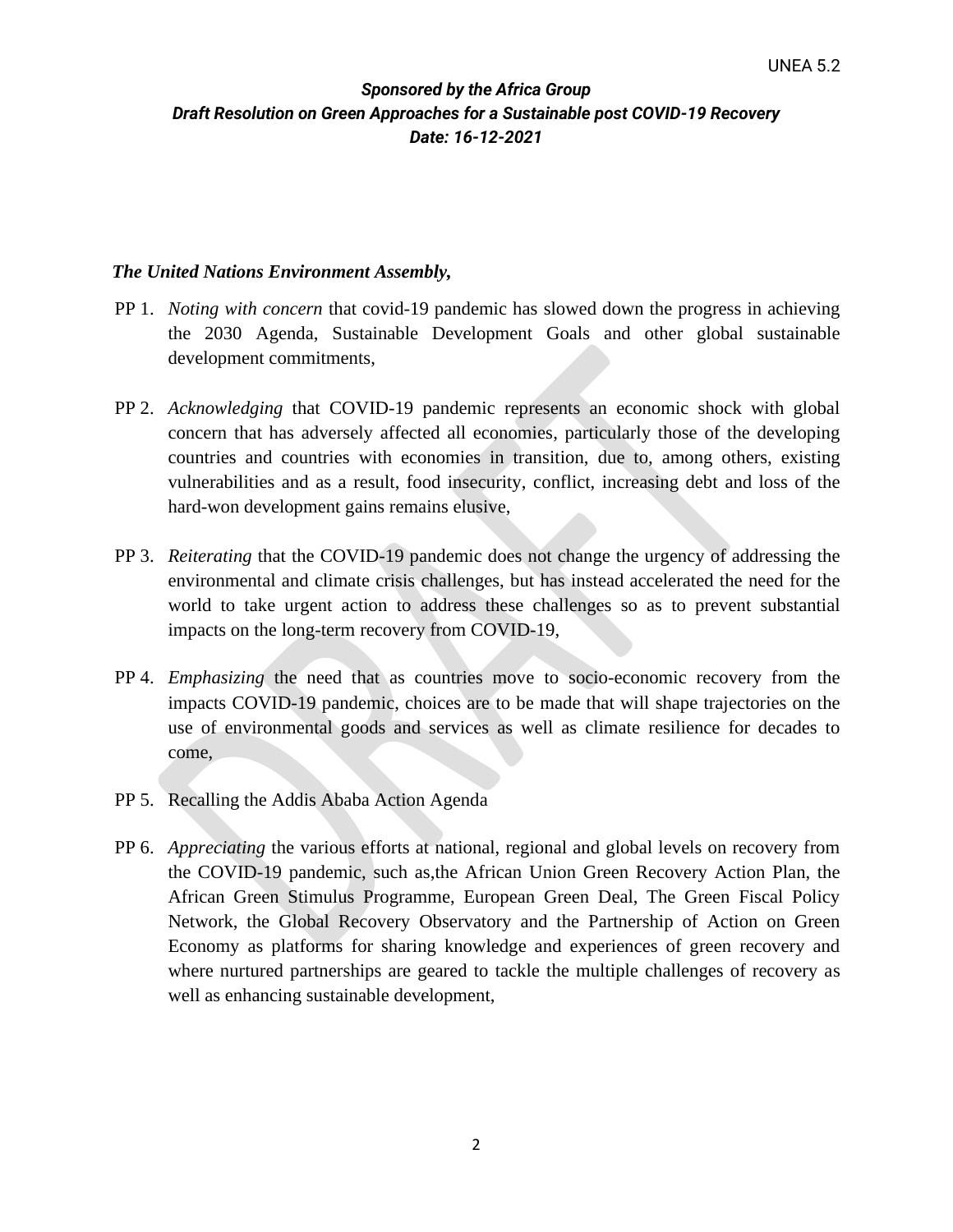- PP 7. *Noting* that the response to COVID-19 pandemic requires countries and stakeholders to be more proactive and take urgent measures and interventions that are commensurate to the rate of its uncertain and unfolding nature in a timely and impactful manner;
- OP 1. *Encourages* Member States to strengthen current measures to promote sustainable management of natural capital, conserve biodiversity, protect ecosystem services and their functions, combat climate change and pollution as part of the contribution to implementing recovery measures.
- OP 2. *Call upon* countries and the international community to prioritize institutionalization of green and sustainable recovery measures, to enable communities to build back better from the COVID-19 pandemic, that can deliver mutual benefits and co-benefits for social, economic and environmental resilience in a holistic and inclusive manner through green approaches, including finance, innovation, technology, awareness, capacitybuilding and cooperative arrangements and the adequate, predictable and accessible provisions of support to developing countries, in particular African countries, to assist national efforts for implementation of such measures, such as:
	- a) renewable energy initiatives and national just transition which promotes a long-term economically viable recovery, increase job opportunities, energy access and productivity, while contributing to mitigation efforts,
	- b) Ecosystems based approaches that supports biodiversity, sustainable land management, forestry conservation, oceans management and ecotourism while contributing to improved livelihoods,
	- c) Climate resilient and sustainable agriculture focused on creation of green jobs to eradicate poverty, reduce food insecurity and generate increased economic growth in agricultural sector and rural communities, and
	- d) Green and resilient cities with a focus on information, communication and technology to support sustainable urban planning models, resilient infrastructure development, and disaster risk reduction strategies to ensure adaptation to climate change while also providing positive effects on biodiversity, climate, wellness and air quality.
- OP 3. *Encourages* member states to strengthen measures to undertake COVID-19 recovery measures in national and sectoral development plans so as to create a clean, resilient, and inclusive society.
- OP 4. *Requests* United Nations entities and partners to support and engage countries in research and development, innovative technology, finance mobilisation, capacity-building and knowledge sharing for an inclusive green recovery.